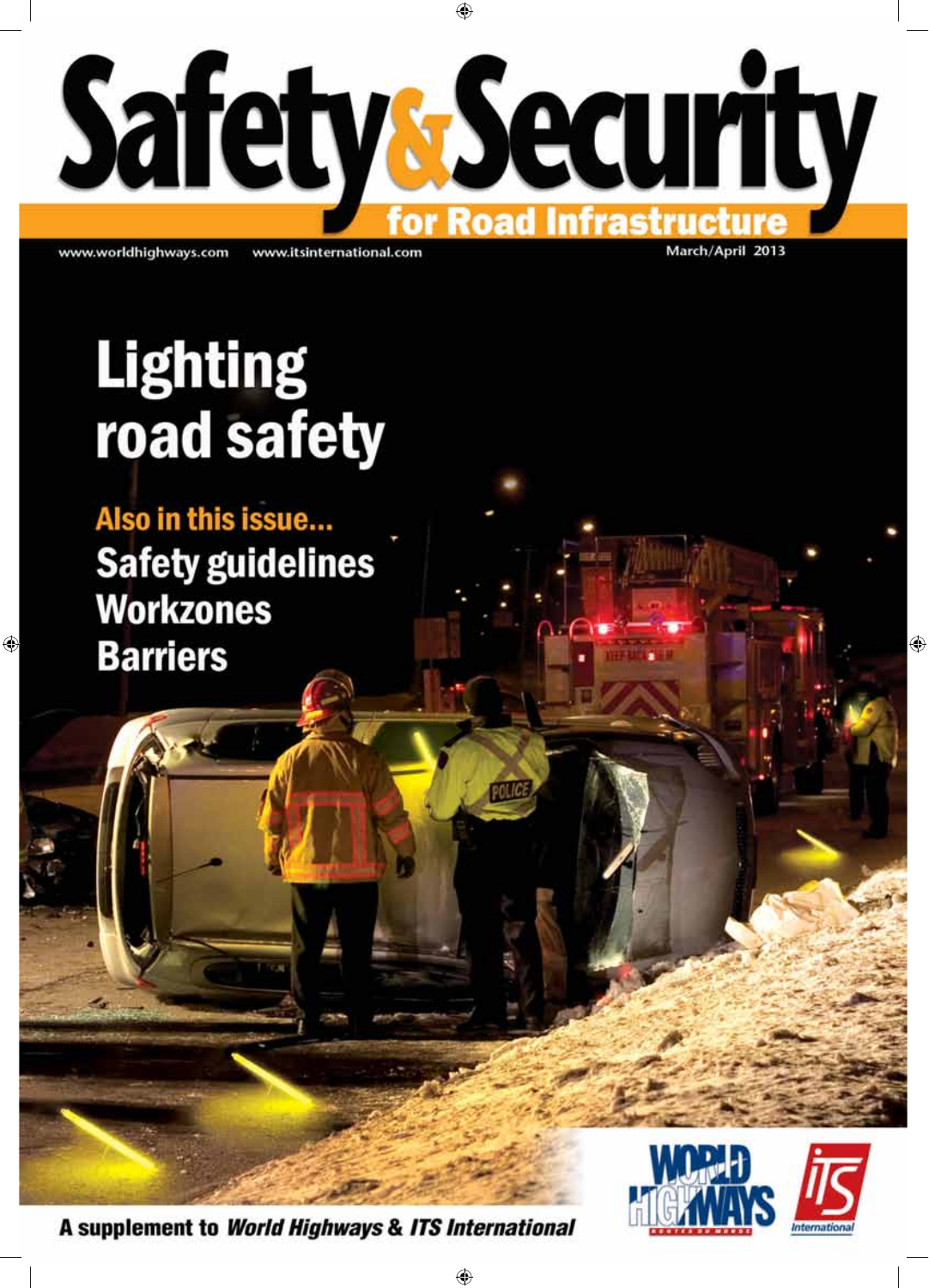Work Zone Safety

## Safer highway work zones

Holland, the US and the UK have companies offering some of the latest technology and education programmes aimed at ensuring greater temporary highway work zone safety during vital works projects. Guy Woodford reports

utch firm TrafIQ's innovative<br>
Mobile Automatic Roadblock<br>
System (M.A.R.S) is based<br>
around a vehicle said to be<br>
able to pick up and place cra<br>
cushions, as well as rumble strips and Mobile Automatic Roadblock System (M.A.R.S) is based around a vehicle said to be able to pick up and place crash traffic cones. It can be operated by a single driver, helping to reduce risk to personnel from high volume, passing traffic.

TrafIQ claim the M.A.R.S vehicle allows a single driver to place 6km of protective barrier sections. It can also store 200-600 traffic cones

One M.A.R.S vehicle was used last year in the Poort Van Bunnik project involving the expansion of the A12 between Lunetten and Veenendaal, in the Netherlands. The Dutch Rijkswaterstaat (Ministry of Transport, Public Works and Water Management) commissioned works are set to last 18 months and see the renewal of 30km of highways and 26 road bridges. Night-time lane closures are being executed by the M.A.R.S vehicle.

"Normally two men are responsible for placing and picking up cones hanging outside a pick-up truck while traffic is speeding fast nearby. To improve work zone safety, the M.A.R.S vehicle can be directed by its driver to place and pick up the cones automatically," said a spokesperson for Poort Van Bunnik contractors Bam. "The driver can also direct the M.A.R.S vehicle to automatically position the crash cushion and the rumble strips."

An active camera is said by TrafIQ to assist the M.A.R.S vehicle driver in positioning the rumble strip, which is said to be approved by the Rijkswaterstaat. The rumble strip is also said by TrafIQ to provide a "stable first alert" to motorists caught up in a roadblock.

The M.A.R.S vehicle approved crash cushion (NCHRP 25- norm, 70kmh) and light arrow combination is said to allow highway workers to carry out their work, while at the same time, protect road users in the event of an accident.

Another M.A.R.S vehicle is being used to improve work zone safety during the construction and maintenance of managed motorways on the A4-A10 south Amsterdam and on the A9 Badhoevedorp to Velsen.

TrafIQ is keen to export M.A.R.S vehicles and has already supplied one to Switzerland.

US firm Mobile Barriers recently won the International Road Federation (IRF) 2012 Innovative Product Award for its MBT-1 barrier for temporary highway work zones.

Said to offer 12-31m of highly mobile, positive barrier protection, MBT-1 is akin to a trailer that can be towed into position by a truck and then parked. It then becomes a safe barrier for work zone protection of personnel. When it is required elsewhere, the MBT-1 can be hitched to a truck tractor unit and driven to its new location.

Mobile Barriers says the barrier is innovatively able to rock on its suspension, and the steel walls are both higher and have a significantly lower

friction coefficient than concrete (turning and redirecting the impacts more cleanly).

Other features include interchangeable right/left configurations, a modular and self-contained structure, and onboard power and lighting. It is Federal Highway Administration (FHWA) classified as 'movable longitudinal barrier'. BMT-1 is also said to be eligible in the US for 90:10 & 80:20 matching funds/Federal-aid reimbursement.

Currently rated for US standards only, it can be used in North America and Latin America, as well as some parts of the Middle East and Africa. Kevin Groeneweg, chief executive of Mobile Barriers, said: "Not all countries are insisting on separate testing, but we are open to doing so."

The IRF award for MBT-1 comes after it received similar awards from the American Road & Transportation Builders Association (ARTBA), the Transportation Development Foundation (TDF), and the American Traffic Safety Services Association (ATSSA).

Over the Atlantic in the UK, latest available figures show the number of roadworkers being killed and seriously injured on Britain's major roads more than doubled between 2007 and 2009 – from no deaths and 14 serious injuries, to 1 death and 35 serious injuries.

Two prominent UK firms have noted this disturbing trend and taken recent action to tackle it, one by introducing new technology, the other by making and promoting a safety training DVD for lorry drivers.  $\rightarrow$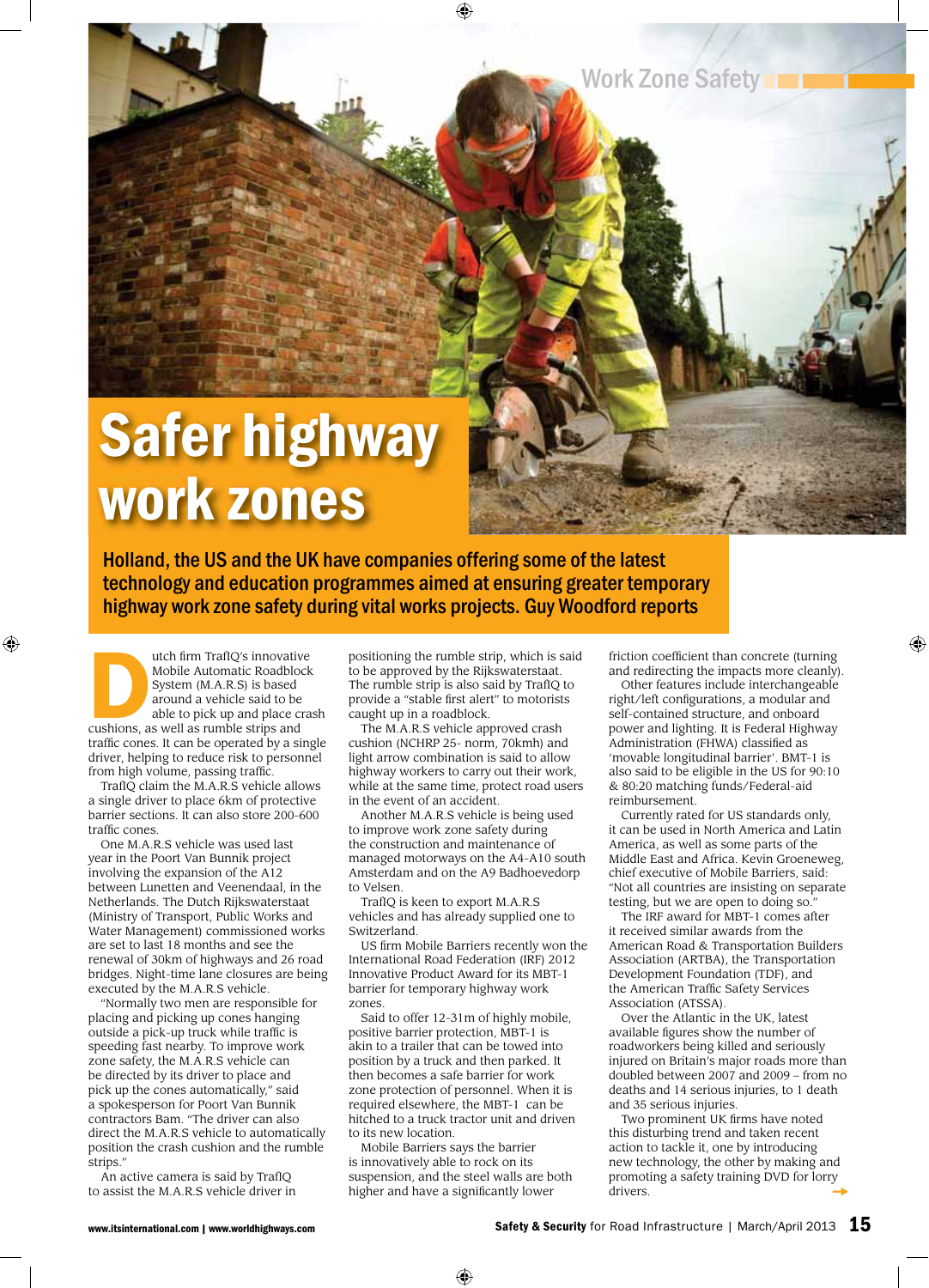### **THE EXTREM** IN Work Zone Safety

Lafarge Tarmac's (UK) National Contracting division is rolling out innovative new technology designed to provide greater protection for lone highways workers.  $\rightarrow$ 

A claimed first for the highways industry, the system has been specially developed by Lafarge Tarmac, in partnership with Reliance Protect. It works by providing real-time monitoring and tracking of workers that might be required to work alone onsite, such as plant delivery drivers and equipment fitters.

Each lone worker will be given an armband which has built-in GPS technology that relays real-time information on their status and location to a control centre, which is manned around the clock.

On arrival onsite, the operative logs into the system, advising the call centre of their exact location and the time they expect to be onsite. If their armband does not detect movement for more than 180 seconds the device will vibrate continuously and if not acknowledged by the operative, it will send an emergency alert to a central monitoring centre to trigger emergency support.

Another armband feature is a panic alarm, which can be activated if a site operative feels threatened by a road user or intimidated by a member of the public. When this alarm is activated, the device also listens and captures everything that takes place during an incident, so that the trained monitoring staff in the control centre can respond appropriately, depending on the severity of the situation. This can include calling out the emergency services, alerting colleagues and archiving recordings as evidence for any legal action.

Lafarge Tarmac's launch of this new lone worker system follows an extensive trial across the northern England county of Yorkshire, and the West Midlands region of central England. The company had previously operated an 'accompanied worker scheme', which required fitters and plant delivery drivers to work in pairs. Where this is not possible, the new system enables operational employees to be deployed to site efficiently while ensuring their safety at all times.

Speaking about the need for the new technology, Paul Fleetham, managing director for Lafarge Tarmac National Contracting, said: "By equipping our lone workers with this new innovative device, we can access real-time information from site, helping us to further improve the safety of our employees. This technology sets a new benchmark for lone worker safety and through a central control centre ensures that we are in constant communication with our employees, and can immediately deploy support if necessary."

Atkins, a leading UK engineering consultancy, has developed a training DVD for lorry drivers as a result of an accident in which one of its employees' Impact Protection Vehicle was hit by a lorry while he was protecting a team of road workers on the carriageway. The DVD is being distributed to a number of road haulage companies across the UK, and is also posted on YouTube.

The DVD launch is the latest development in Atkins' well established roadworker safety awareness programme, launched several years ago after a number of its people were involved in near-misses on the roads. The programme, called Safe by choice, is tackling three of the key safety issues operatives face: the role Impact Protection Vehicles (IPVs) play in protecting roadworkers; the use of CCTV on Stop/Go boards to identify drivers who ignore the signs and drive straight through works areas; and the use of CCTV in vehicles to protect operatives when members of the public drive through traffic management areas.

Atkins says some of its workers have been sworn at, while others have had drink cans thrown at them. The consultancy says cars have also been witnessed by some of its employees driving erratically through a number of closed-off work sites.

Steve Clayton, from Atkins' Somerset Highways commission, devised new CCTV Stop/Go boards as a way of gathering

evidence to assist in prosecuting offenders from similar incidents. He said the CCTV cameras in the Stop/Go board enable staff to film anyone driving through the stop sign or anyone found to be abusing Atkins employees. "We can then take the footage to the police who could file for prosecution," added Clayton. "These sorts of measures are now vital as the only alternative if this sort of dangerous behaviour continues; it may be necessary to close roads in order to carry out works."

Atkins says it is also investigating having CCTV cameras in vehicles in an effort to tackle the issue of the public driving through traffic management sites. Offending members of the public, whose actions are said to be putting operatives' lives at risk, could find themselves being questioned by the police. ■

#### Atkins

[www.atkinsglobal.co.uk](http://www.atkinsglobal.co.uk) Lafarge Tarmac [www.tarmac.co.uk](http://www.tarmac.co.uk) Mobile Barriers [www.mobilebarriers.com](http://www.mobilebarriers.com) TrafIQ [www.traf-iq.com](http://www.traf-iq.com)



1. US firm Mobile Barriers recently won the International Road Federation (IRF) 2012 Innovative Product Award for its MBT-1 barrier for temporary highway work zones 2. M.A.R.S vehicle from TrafIQ is improving highway work zone safety on a number of Dutch managed motorways 3. Lafarge Tarmac's (UK) National Contracting division has introduced innovative technology offering greater protection for lone highways workers